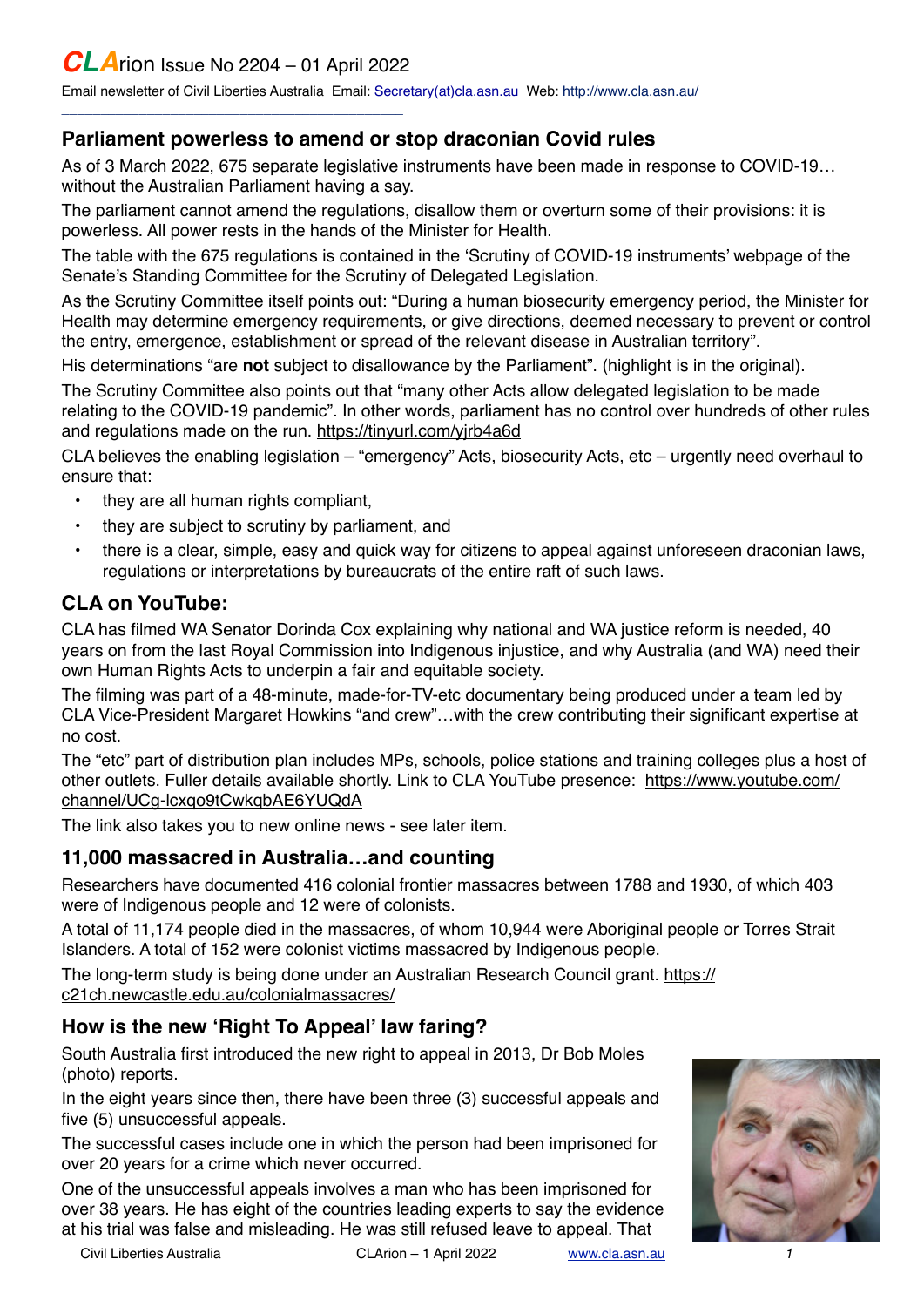case is now proceeding to the High Court of Australia.

Tasmania introduced the new right to appeal in 2015. In the six years since then there has only been one application, which was unsuccessful. It involves a notorious case (Sue Neill-Fraser) which has been the subject of documentaries, podcasts and much media attention.

"There are many who take the view that if that case cannot be overturned there is no hope for any others," Dr Moles says.

Victoria introduced the new right to appeal in 2019. In the three years since then there have been three (3) successful appeals (two of which arose from the Lawyer X scandal), and four rather hopeless applications. There has been one additional case as a referral by the Attorney-General under the previous procedure.

There are links in each of the briefing papers to each of the cases referred to, and links to the papers discussing the need for Australia to establish a Criminal Cases Review Commission, at Dr Moles's *Networked Knowledge* website:<http://netk.net.au/AppealsHome.asp>

#### **Figures confirm judicial criticism**

The figures confirm what former High Court judge Michael Kirby said in an article in the CLJ – (2019) 43 Crim LJ 299 page 305 – that without some form of review commission, the obstacles facing a person wrongly convicted, whilst imprisoned and without external support, are overwhelming.

"I think there is also sufficient evidence to show that, even in some of the most deserving cases, the intermediate appeal judges (in Australia) are far more resistant to acknowledging deficient cases than their UK counterparts," Dr Moles told CLA.

Networked Knowledge and CLA are about to embark on a new campaign for a Criminal Cases Review (CCR) system for Australia, modelled on the CCR Commission in England and Wales.

#### **Waterford nails downslide in PS relationships, PR 'embuggerances'**

Long-time political commentator in Canberra, Jack Waterford, last month summed up how the people and the government were being prised apart by trends in politics which are leading to the wrong type of "public" servants (PS).

"We have an increasingly sophisticated and educated workforce, less used to operating in authoritarian environments, and rightly sceptical about the calibre of military management and leadership as well as uncomfortably aware of how politicians have been politicising the use put to defence, without sufficient resistance from military leadership," he wrote.

"That's something compounded, of course, by evidence of the capture, by particular interest groups and ideological sects, of some intelligence, security, counter-terrorism and police functions.

"Service to the nation, like public service, is supposed to be something altogether different from being a praetorian guard to and striking force for the political interests of the government of the day."

He also wrote about "the grossly over-staffed senior officer corps".

Waterford highlighted "the spectacle of the relevant minister calling on homeless and possession-less people to contact Centrelink via the internet, or by the notoriously incompetent, inhuman and inhumane phone service".

He also referred to the "public relations embuggerances" of government in general.

– *'Scott Morrison awaits his unlikely miracle'*, *Canberra Times* <https://tinyurl.com/muxn9wt8>

#### **ODD SPOT: 18 months after report, still no-one charged (other than McBride)**

The Brereton Report – published on 19 Nov 2020, after an investigation lasting four years – found evidence of 39 unlawful killings of civilians and prisoners in Afghanistan covered up by the ADF. Brereton found 25 Defence people contributed to the homicides, including some as accessories.

The unlawful killings started in 2009, but most occurred in 2012 and 2013 according to the report.

Australia's current Governor General, David Hurley – *"the standard you walk past is the standard you accept"* – was Chief of the Defence Force from July 2011 to June 2014. He held an investigation into allegations to the same effect, and found nothing.

No-one has yet been charged…except, of course, the whistleblowing lawyer David McBride who refused to allow the ADF to cover up vehemently alleged murder by soldiers. [https://en.wikipedia.org/wiki/Brereton\\_Report](https://en.wikipedia.org/wiki/Brereton_Report)

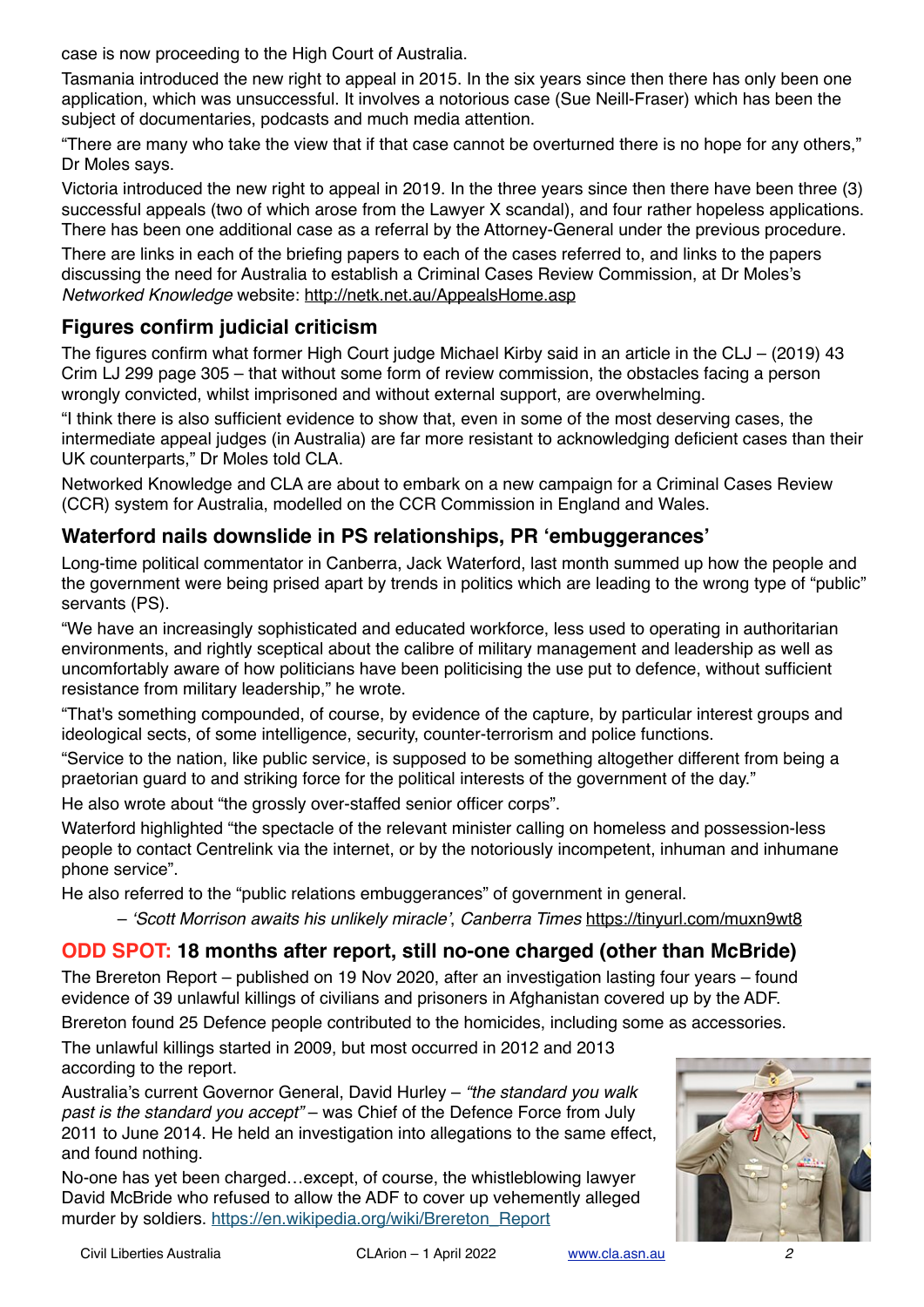### **SIC committee heads down Kafka-esque path**

Parliament's SIC (security and intelligence committee) group is now recommending ways to "protect (university) students from threats to their freedom of speech, association and physical safety".

The SIC committee, under its formal name of Parliamentary Joint Committee on Intelligence and Security (PJCIS), is just one step removed from imposing restrictions, censorship and mandatory reporting on the nation's brightest students, and on their lecturers and institutions.

You can tell what they have in mind when their form of "protecting" involves "documenting and reporting incidents of harassment, intimidation and censorship resulting from foreign interference, as well as new penalties for foreign interference activities on campus, including reporting on fellow students to foreign governments".

The SIC group has also called for:

- A risk-based audit which samples Australian Research Council grants over the past decade to determine exposure associated with participation in talent recruitment programs, noting the Thousand Talents Program is one amongst many.
- Adequacy of existing penalties, including grant fraud, should also be investigated.
- Banning government employees from participating in talent-recruitment programs.
- Training on national security issues for university staff and students.
- Communicating Foreign Influence Transparency Scheme requirements to foreign student associations operating at Australian universities and investigating possible cases of non-compliance.

Committee chair Senator James Paterson said that, while the sector has made progress in addressing national security concerns, foreign interference on campus remains a serious threat, and more work has to be done to safeguard our students and education institutions.

CLA has warned about how this committee virtually only consults the spook community, and therefore is disappearing up its own fundamental and ideological hates. – PJCIS media release 25 March 2022 Definition: Kafka-esque: unnecessarily complicated and frustrating experiences, especially with bureaucracy.

*See report on PJCS ignoring civil liberties, including CLA, under 'CLA main activities for March', below.*

### **CLA Oz Day letter asks for fair deal for the 'other viewpoint'**

have comprised the SIC group in the past. No reply from either, yet.

One of CLA's Australia Day letters in 2022 was to the Prime Minister and the Leader of the Opposition. We asked for a security committee in the next parliament chaired by a human rights advocate, with a majority of human rights members. Not basically a specially-selected group of spook cheerleaders, who

### **Fatal shootings reach record numbers**

The Australian Institute of Criminology has found that recently fatal police shootings had reached a record high since documentation began in 1989-1990.

The data showed there had been a 78% increase in fatal police shootings Australia-wide between 2018-2019 and 2019-2020.

Of the 164 police shootings since 1989-1990, 10 victims were Aboriginal or Torres Strait Islander people, representing 6.1% of incidents despite Indigenous people accounting for 3.3% of the Australian population.

There have been 500 Aboriginal and Torres Strait Islander deaths in custody in Australia since a royal commission aimed at preventing Indigenous deaths in the justice system was handed down in 1991. <https://tinyurl.com/2p8uk4cp>

### **Mass poisoning of Indigenous people tried 40 years ago**

Someone tried to mass poison Aboriginal people in Alice Springs 40 years ago, in 1981 – that's one of 110 newly unearthed Indigenous massacre sites identified by academics last month.

The University of Newcastle's Colonial Frontier Massacres Digital Map Project's final findings added a further 113 sites, bringing the tally to 415 places where at least six people were killed in anti-Indigenous attacks since colonisation. Most sites were in WA and the NT, and half the massacres of Aboriginal people were by police or government forces.

Dr Robyn Smith, who worked on the project, told the *National Indigenous Times* an attempted poisoning massacre in 1981 killed two Aboriginal people, and put 14 others in hospital.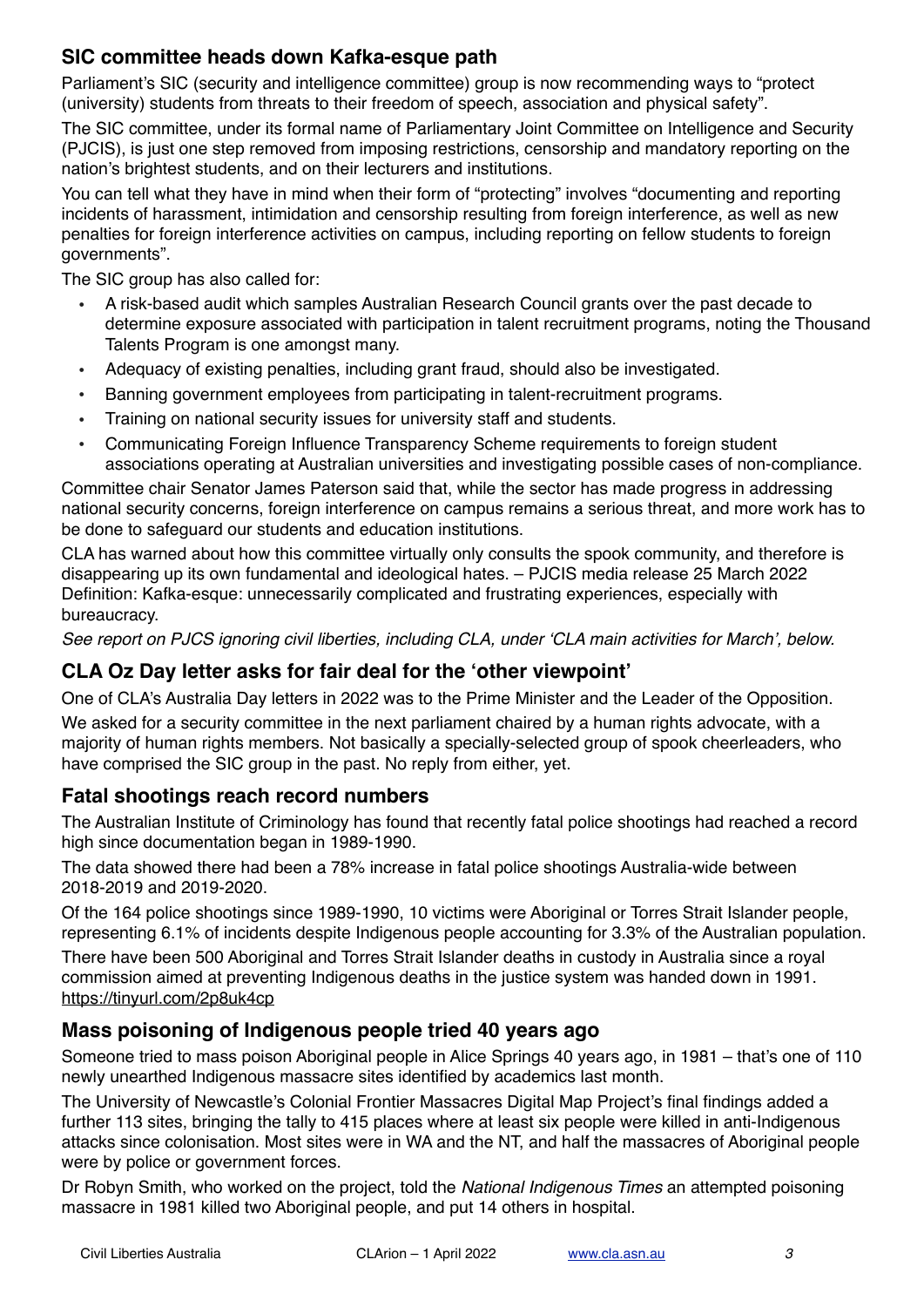"A bottle of port or sherry was deliberately left on the grounds of John Flynn church, in Alice Springs, a known drinking place," she said. "A group of 16 people started to drink from this bottle – two died and 14 were admitted to hospital." <https://tinyurl.com/2p9fe83r>

## **Judge, barrister criticise how 'forensic experts' are allowed to give 'evidence'**

A Queensland judge and barrister have found holes in expert witness evidence and testimonies in several criminal and civil cases, urging defence lawyers to identify the qualifications of witnesses.

In a joint paper delivered to the Australian Defence Lawyers Alliance Symposium last month, Justice Peter Davis, with Joshua Jones, raised concerns with several cases across the state and questioned the viability of expert witnesses.

They probed, for example, evidence provided by a pathologist in one of Queensland's biggest crimes, the murder of 15-year-old Janet Phillips in Brisbane's bayside suburb of Wynnum in 1987.

In his address, judge Davis questioned that while the pathologist was an expert in forensic pathology and was clearly qualified to give opinion evidence about stab wounds, he lacked expertise in other fields, notably whether Phillips' killer Lloyd Clark Fletcher raped her before or after her death.

"What was his expertise though to conclude that smudges of blood would be on the body if intercourse had occurred after the stabbing? He clearly wasn't an expert in the field of intercourse with bleeding bodies," the judge said.

The paper warned about significant over-reach and expertise over-claiming both by the supposed experts, and the dangers of judges allowing such false 'expertise' to be heard by juries, who would not have the skills to appreciate where the boundary to expertise lay.

#### **Law gets first major overhaul in 135 years**

Queensland's Justices Act 1886 is about to be comprehensively reviewed for the first time in 135 years: retired District Court judge Michael Shanahan will lead the historic review of the Justices Act 1886.

"The Act is used every day in Queensland and is fundamental to our criminal justice system," AG Shannon Fentiman (photo) said.

"This review is well overdue, it's been 135 years since the Act was introduced. While the Justices Act has been amended and added to over the years, it has not been comprehensively reviewed, and many of its provisions carry the form and style of another era," she said. <https://tinyurl.com/2p84b6rx>

The reality, CLA says, is that much Australian law is in a similar situation. "The entire state of justice in Australia needs reviewing…such a review has never been done," CLA CEO Bill Rowlings said.

### **State may open sperm donor records for health's sake**

The rights of donor-conceived Queenslanders to access genetic information about their donors to manage their health and personal wellbeing will be considered by the Queensland Parliament.

Queensland AG Shannon Fentiman has asked Parliament to refer the sperm donor records issue to the Legal Affairs and Safety Committee for inquiry.

"Conception using donated sperm, eggs or embryos has given countless Queensland couples and individuals the precious gift of starting or extending a family," the AG said.

"For those people who are donor-conceived, it is important that they can access information about their genetic identity to better understand their origins and to manage their health appropriately.

"That's why the Legal Affairs and Safety Committee will examine this issue carefully, to determine whether a statutory register of donor conception information should be established."<https://tinyurl.com/yckreyfn>

### **Police enlist people dobbing power**

Queensland Police have introduced a new technology that lets people easily upload digital evidence such as video footage and photographs.

It will be specifically used so people can upload vision of car hooning.

Queensland claims Australia's toughest and strongest anti-hoon legislation. Penalties for hooning include fines of up to \$5338 and jail for up to 6 months: hoons also face having their vehicle impounded or immobilised.

In 2021, Qld Police impounded, immobilised or confiscated the number plates of more than 4000 vehicles for hooning-related offences. <https://tinyurl.com/nhba89vv>

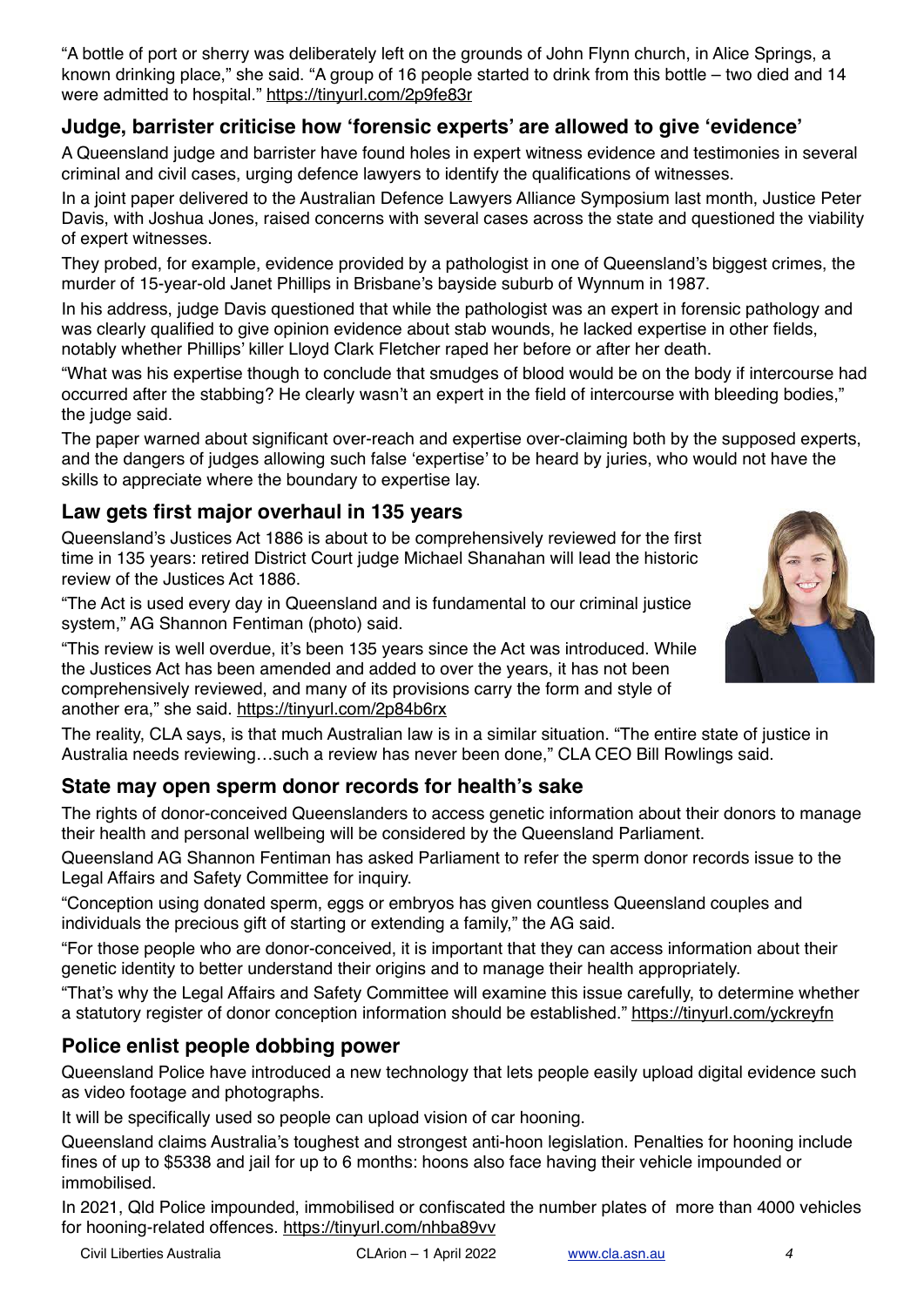## **Health safety and speed stacked against privacy**

Victoria wants to centralise the medical records of every patient in the public health system for simplicity and reliability of access, leading to greater safety and sped.

Opponents stress the dangers of a centralised system in terms of hacks and leaks, and say patients should have the right to opt out of the scheme, which is similar to those in NSW and Queensland.

Victoria's Health Legislation Amendment (Information Sharing) Bill will permit the sharing of all health data through a central database. Doctors are generally in favour, saying that paper medical records in GPs' offices and on local servers are probably much more open to abuse or misuse than a heavily-guarded state system.

Anyone caught abusing the data or accessing it without authorisation could be imprisoned for up to two years. <https://tinyurl.com/2p8s496p>

## **Patten wants more 'reasonableness' in state justice**

A Victorian parliament report has recommended the state change to a more modern and rehabilitation-focused approach to justice.

"We need urgent work to improve the way we deliver justice, to ensure community safety, and to find modern solutions to reduce offending and reoffending," the chair of the Legislative Council Legal and Social Issues Committee, Fiona Patten (Reason Party, photo), said.

The committee heard evidence that there had been a 57.6% increase in Victoria's prison population in the decade to 30 June 2020. Changes to the state's bail system

in 2013, and again in 2017-18 had led to a massive rise in the number of people on remand, almost tripled to just under 3000 by 2019.

The committee wants courts to impose home detention orders as an alternative to jail, and a review of the impacts of the Act's mandatory sentencing provisions.

Report: <https://www.parliament.vic.gov.au/lsic-lc/article/4534>A 6-minute video report is also available. – media release 24 March 2022.

## **Lawyer gets off scot free, despite RC criticisms**

The Royal Commissioner and former top Queensland judge, Margaret McMurdo said the conduct of the head of Victoria Police's legal department "fell short of the commission's expectations for the most senior lawyer in Victoria Police".

"The Commission considers that he should have ensured that adequate disclosure was made to the DPP much earlier and much more comprehensively than it was," she said about his role in the Lawyer X informer scandal.

But the police legal boss, Fin McRae, has been absolved of wrongdoing by his peers – the Victorian Legal Services Board and Commissioner in a judgement CLA and most independent observers find puzzling.

Commissioner McMurdo headed the RC into the Management of Police Informants in 2018 after highprofile defence barrister Nicola Gobbo was revealed as a long-term police informant, even when defending high profile criminals in court. It was during those proceedings she called out McRae's behaviour and formally referred him to the legal 'referee'.

The regulator released a statement saying after a thorough examination it found Mr McRae's conduct did not constitute unsatisfactory professional conduct or misconduct, and no disciplinary action would be taken. <https://tinyurl.com/yckkxeke>

## **…but not all people appear to receive such benign adjudication**

Former lawyer Barbara Etter, who worked pro bono (for free) has been formally reprimanded by the Supreme Court of Tasmania's acting judge, Brian Ross Martin, over claims brought against her by the Legal Profession Board of Tasmania (LPBT).

Basically, for a lay audience, her "sins" were that she cared too much and put the interests of her clients well ahead, and above, of the interests of legal formality.

Despite extensive findings in Etter's favour, judge BR Martin ruled against her in one of the three claims, for her in one, and against her in one of seven other points in another, separate claim. In awarding costs – usually a good indicator of how parties behave, relatively, in such matters – judge BR Martin ruled Etter should pay 25%.

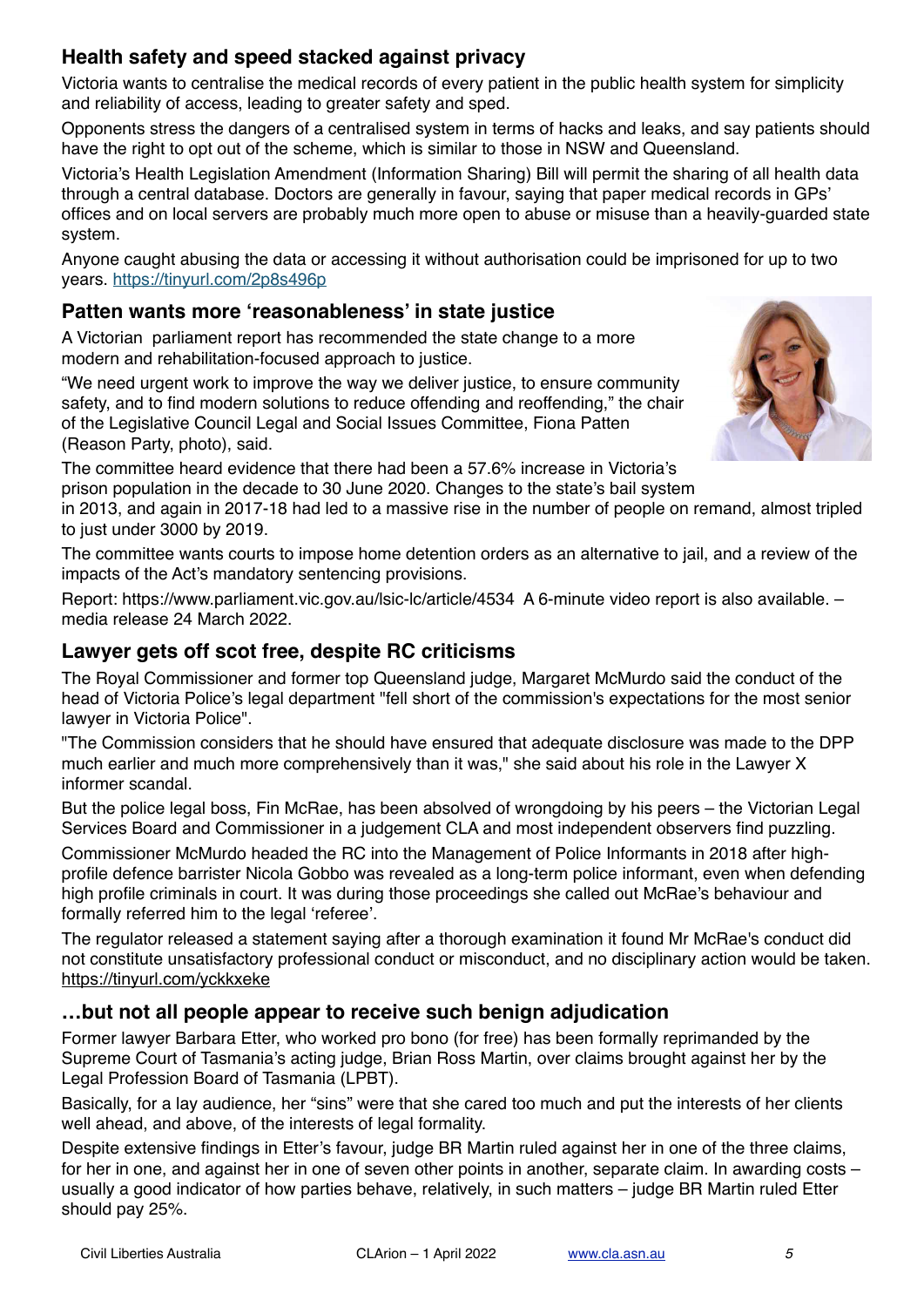The LPTB, however, got its knickers well and truly in a knot. It has appealed, both the decision and the costs award…despite itself being funded from the bottomless pit of Tasmanian taxpayers.

Just how badly are the board's knickers knotted? In its formal appeal document, the LPBT has accused Judge BR Martin of being "illogical or irrational".

Now, to a lay person, that sounds like contempt of court. Perhaps the LPBT could be charged by the head judge of Tasmania, Alan Blow himself of the Sue Neill-Fraser forensic fiasco, with contempt?

PS: We call him Brian Ross Martin because there is/was a judge Brian Frank Martin. Strangely, one after the other they were the head judges in the NT, BF preceding BR.

### **DV criminals to get tracked**

State and territory governments will share in \$20 million in federal funding to trial GPS monitoring of highrisk domestic violence offenders.

The funding is part of a \$104 million technology-focused package to help reduce family, domestic and sexual violence, Justin Hendry reported in *itnews*.

High-risk and recidivist domestic violence offenders will be the focus of the trials, which will be based on the Tasmanian Department of Police, Fire and Emergency Management's Project Vigilance.

Project Vigilance, jointly funded by the Tasmanian and federal governments, saw up to 100 GPS devices used to track and monitor repeat, high-risk family violence offenders. The trial ran from November 2018 to July 2021.

The technology was used to monitor the real-time location of both offenders and victims, creating "exclusion and buffer zones". <https://tinyurl.com/3nsvjynh>

#### **Commissioner retires…to be forever blighted by 'Hine-sight'**

At last, after 12 years, there's a chance that more positive reform might come to Tasmanian Police when the Commissioner of the past 12 years, Darren Hine, ends his stint in September 2022.

Like our comments (above) on David Hurley, now GG and ex-Chief of the Defence Force, Hine will have to live with the mistakes "on his watch" made by officers under his control. He will also forever be responsible for the gross error of a major systemic issue, forensics, he has endorsed and managed that is sub-optimal for justice in the state, and the perception of justice being seen as well as being done.

For example, the Sue Neill-Fraser case which CLA – and hundreds of mainland police, lawyers and commentators, plus tens of thousands of average Joes and Joannas – believes is a wrongful conviction and jailing, so far for 12 of 23 years, should haunt his retirement golf and skittles games.

Equally, allowing Forensic Science Service Tasmania to be inside TasPol is a justice mistake of the highest order. How can FSST's claims of 'operational independence' from Tasmanian Police be believed, when the body gets 'rum and rations' from TasPol and is listed in their police organisational chart?

#### **FSST tells a very large 'white' lie online**

FSST (see above) says on its website that it is "impartial and operationally independent of Tasmanian Police…(because it reports to the Secretary of the Dept of Police and Emergency Management".

Guess who is now, and will be in future, the Secretary of that Dept? The same person who is Police Commissioner.

Here is the wording in the current advertisement (24 March 2022) for Hines's replacement:

"The appointee (as TasPol Commissioner) will have concurrent appointments as Commissioner of Police and Secretary, Department of Police, Fire and Emergency Management."

FSST, by its own website, exhibits clearly the "independent impartiality" of its character., and demonstrates how it has a penchant for using weasel words to obfuscate.

Even in its public face, it tries to pull the wool over people's eyes. For all intents and purposes, as far as the lay person and people charged with crimes involving forensics are concerned, FSST is a an internal agency under the control of the Tasmanian Police Commissioner and the TasPol administration.

Failing to create FSST's true removal in all ways, and perceived independence, from TasPol is one of the failings of Hine's 12 years, CLA believes.

Jacquie Petrusma, Minister for Police, Fire and Emergency Management, said in a retirement puffery media release: "Commissioner Hine is held in the highest regard in Tasmania and across Australia."

*Dear Jacquie: There are many people who don't hold him in high regards.* Signed CLA.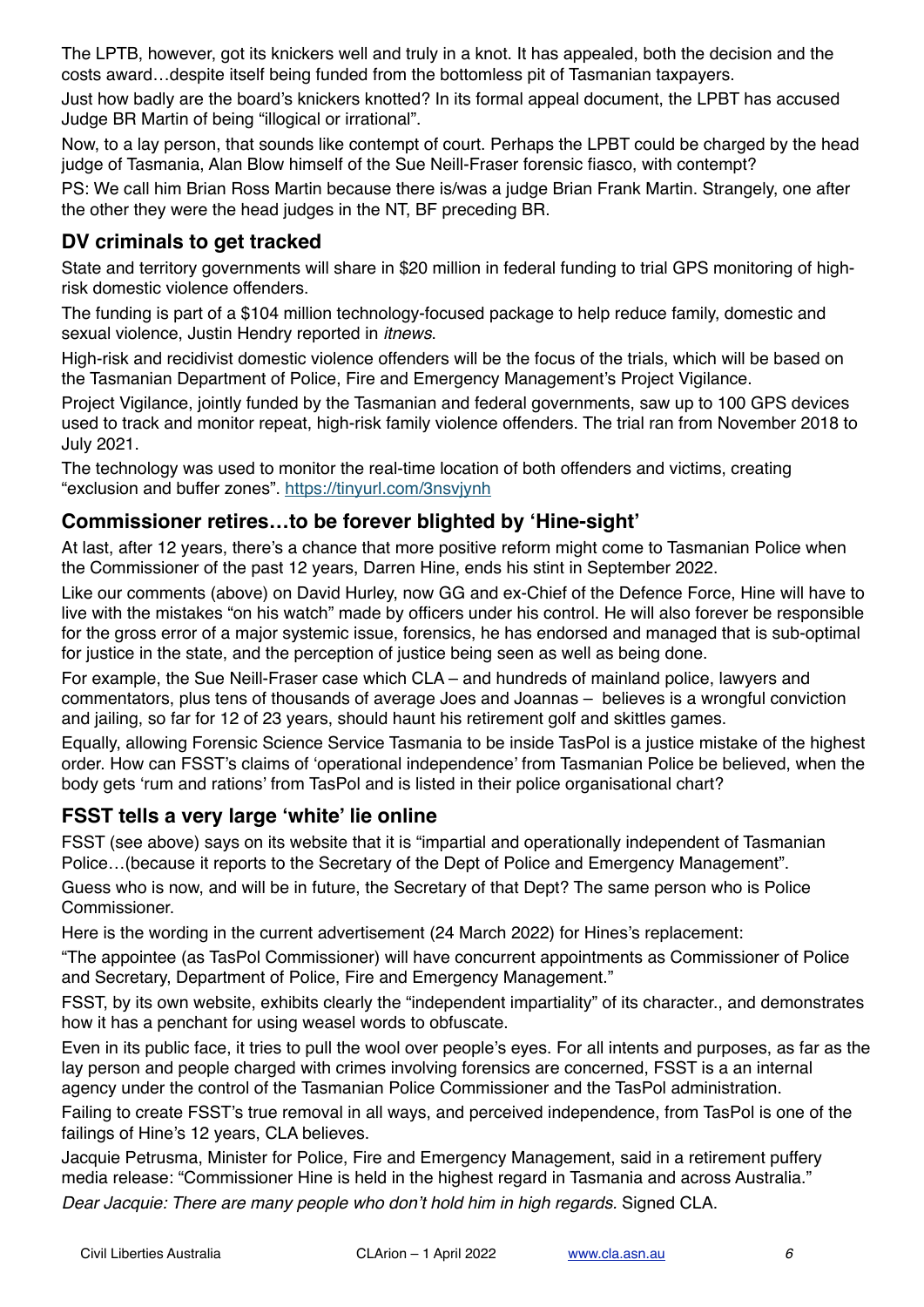## **ODD SPOT: Drug dog cost Justice nearly \$1m**

WA's Department of Justice will pay a fine of nearly \$1m after a drug detection dog attacked its handler. The fine of \$900,000 plus \$6404 court costs is the biggest ever for breaching workplace safety laws in the state. The department has been convicted of breaching these laws three times.

A drug detection officer had been undertaking normal dog handling at Hakea Prison in December 2018 when the German shepherd attacked, breaking the officer's left wrist and causing cuts to both arms. The officer, with 30 years dog handling experience, needed 120 stitches and faces at least four surgeries, including to insert screws and wires. <https://tinyurl.com/mxmvd7tk>

#### **Prisons in two jurisdictions in turmoil**

**NT:** A disturbance at the Alice Springs Correctional Centre last month involved at least 50 prisoners. NT Corrections Commissioner Matthew Varley said staff were still cleaning up after a group of inmates started fires and caused damage to doors, locks and windows in accommodation blocks at the facility.

United Workers Union NT Secretary Erina Early, whose union represents corrections officers, said at least 56 prisoners (out of just over 600) had been relocated to the police watch house after the disturbance.

"The staffing levels at Alice Springs have been at crisis level for a very long time and when you have something like this, it really hits home," she said. <https://tinyurl.com/za8srbke>

**WA:** Ten prisoners have been charged in Perth over a riot at Acacia Prison in Wooroloo late in February 2022. Fires were lit, causing significant damage to various building as well as property damage and graffiti.

Those charged are all males aged 18 to 26 years. They have been split up between Acacia, Hakea and Casuarina Prisons.

In August 2021, several prisoners barricaded themselves inside the medium-security Acacia Prison (capacity 1500), forcing armed Special Operations Group police to reclaim control of the privately-operated men's prison run by Serco under a long-term contract.

The WA government has recently re-negotiated the Serco contract, despite it being against Labor Party policy to do so.

### **AUSTRALIAN BRIEFS**

#### **Police: how much, how many?**

Funding for police services (Australia) 2020-2021 \$14.1 billion Aust.

Number of operational police 2020-21: 73,000 Source: ROGS<https://tinyurl.com/5a54ktb4>

#### **FOI gets a top man at last**

Leo Hardiman PSM QC has been appointed as the national Freedom of Information Commissioner, a post left vacant for years. He was previously deputy chief general counsel and national leader of the office of general counsel with the Australian Government Solicitor, a group-legal practice many hundreds strong inside the Attorney-General Department. In the FOI job, he'll face a 40% increase in cases in the past year. and a 419% increase in FOI complaints to the Office of the Australian Information Commissioner since in the 2018 financial year.

#### **Driver licences go digital**

Queenslanders may lead Australia in going digital with their driving licence in 2023, with a contract to deliver the Digital Licence App to Queenslanders now signed after a successful trial of the app in the Maryborough-Hervey Bay area in 2020. The next stage of the roll out would see the Digital Licence App trialled in the Townsville region later in 2022.Transport Minister Mark Bailey said Thales ANZ would finalise the development and delivery of the app, which will go statewide next year. <https://tinyurl.com/bddfcht4>

#### **Brassy barristers**

"Our profession boasts a generous variety of personalities but with a tendency towards the bolder end of the spectrum. If we made music rather than submissions, most of us would be in the brass section with many jockeying to play the trumpet." – Philip Walker SC, Blackburn Chambers (barristers) ACT

### **Members (and other relevant) letters:**

#### **Why were we in Afghanistan?**

*I have been following the Ben Roberts-Smith case assiduously. After every update I ask myself the same question: What were the ADF doing in Afghanistan in the first place?* – John Rodriguez, Florey ACT.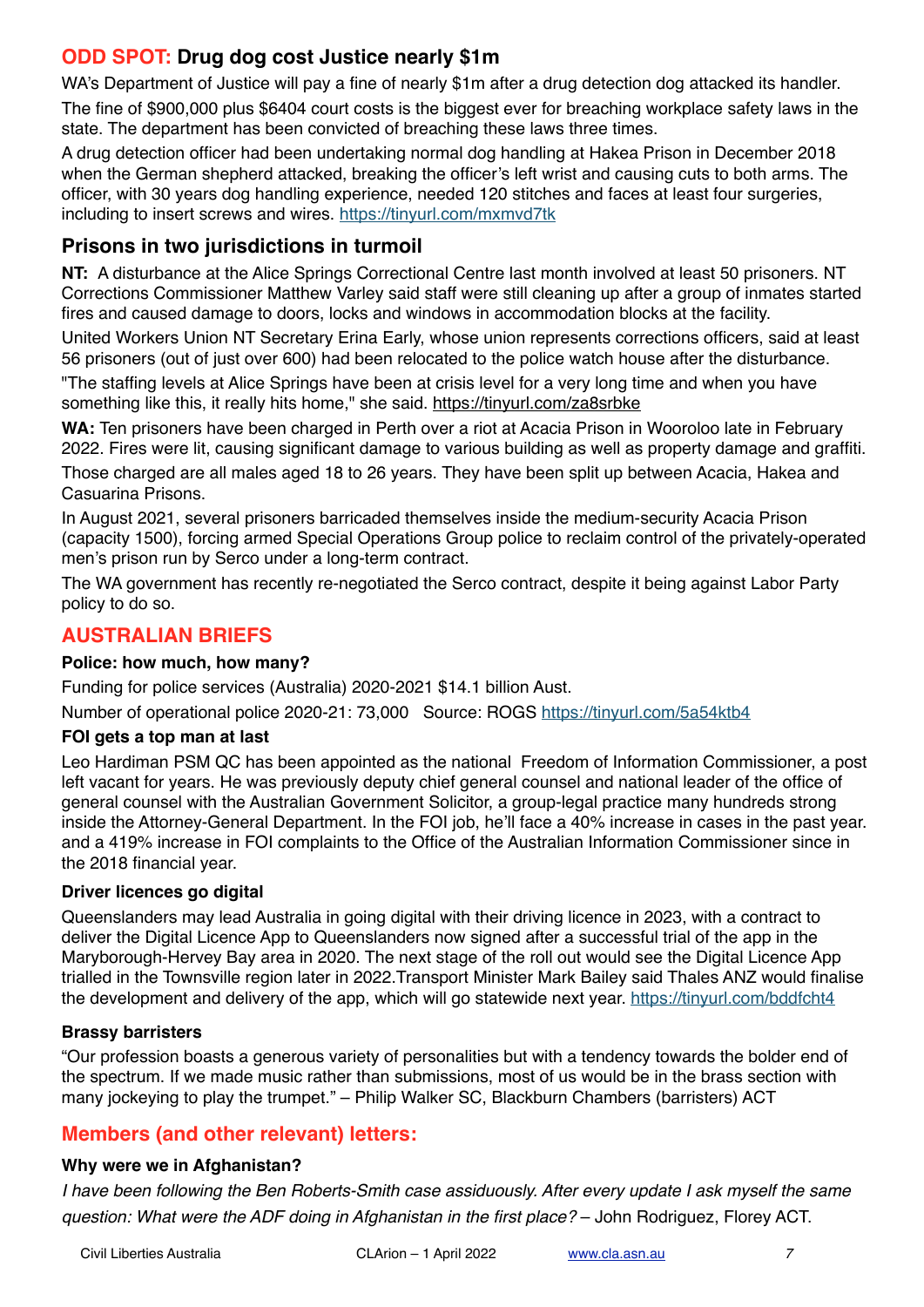## **CLA's main activities for March 2022**

### **Human Rights**

Activity has amped up on two human rights legislation fronts during March.

As the federal election nears, CLA is working hard behind the scenes to lay the best-possible groundwork for early implementing of a national Human Rights Act (HRA) if supporters are elected as MPs.

Since the previous CLArion report, we've met with senior political figures, bar association representatives, and others on possible federal legislation.

The work CLA began and is continuing on creating new, model human rights legislation in the ACT is also entering a busy and critical phase.

A 500-person petition which was successful presented to the ACT Legislative Assembly has generated formal hearings by the parliament's Justice and Community Safety committee. That committee has asked for submission by 7 April before holding hearings in person three weeks later.

To help prepare our submission, during March the CLA HRA campaign team has met with the ACT Attorney General Shane Rattenbury, ACT Human Rights Commissioner, Dr Helen Watchirs and her senior legal staff, as well as the head of the ACT Civil & Administrative Tribunal (ACAT), Graeme Neate.

We have also encouraged the ACT Bar Association to make a submission, and we understand one has been authored by Dr Doug Hassall.



*Left: CLA's HRA campaign manager Chris Stamford, Dr Kristine Klugman and Bill Rowlings (right) meeting with ACT Human Rights head, Dr Helen Watchirs (centre), in March 2022, about a new 'No Rights Without Remedies' proposal to further advance rights and liberties in the ACT.*

#### **WA: CLA produces the news, plus a 48-minute documentary**

WA's group leader, CLA Vice-President Margaret Howkins, has confirmed the usefulness of converting CLArion stories into YouTube news-reads by producing the second trial edition of *CLARION NEWS*.

Read by new newsreader, Bianca Gimondo, the audio items with a focus on WA are being appreciated by CLA members before we go out to a wider audience. Video link: <https://youtu.be/P309PkapYSI>

…and, as reported on page 1, CLA has filmed WA Senator Dorinda Cox explaining why national and WA justice reform is needed, 40 years on from the last Royal Commission into Indigenous injustice, and why Australia (and WA) need their own Human Rights Acts to underpin a fair and equitable society.

The filming was part of a 48-minute, made-for-TV-etc documentary being produced under a team led by CLA Vice-President Margaret Howkins "and crew"…with the crew contributing their significant expertise at no cost.

#### **WOSP:**

The CLA campaign entitled 'Watch Over Security and Policing' continues in the background with research while campaign leader, Dr Tony Murney, is heavily engaged in trying to secure more places and visas for Afghanis who supported Australia while we were engaged in the Afghanistan conflict for nearly two decades.

We made a major submission to the SIC group, the Security and Intelligence Committee (the PJCIS) in late February…and were ignored again.

There were 10 submissions to the *'Review of National Security Legislation Amendment (Comprehensive Review and Other Measures No. 1) Bill 2021'*.

But, when it came to public hearings, the SIC invited only the Law Council of Australia, not CLA or the other civil liberties group which made a submission. So, who did it hear from?

It listened to all the usual security pushers and promoters of more repressive laws: IGIS, the ineffective security monitoring agency of government; the Dept of Home Affairs, which runs surveillance (including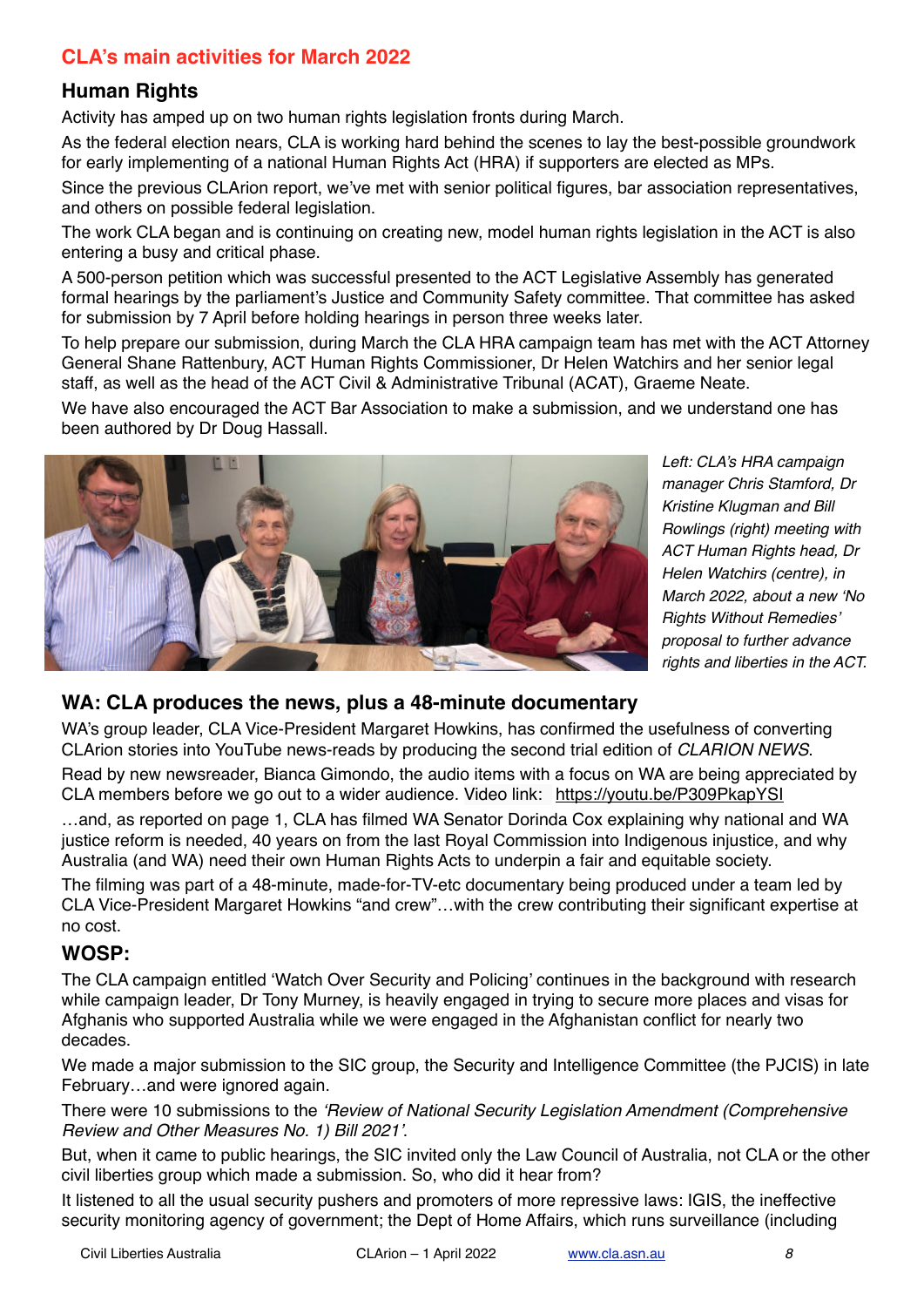electronic) as well as "intelligence" and national security policy; ASIO, the domestic spy agency; the Australian Signals Directorate, the eyes and ears in the sky who can monitor, and has access to, all the phone and data they like, including anywhere worldwide; and the Office of National Intelligence.

#### Referring to CLA, its report said:

It is noted that Civil Liberties Australia, *Submission 7*, did not address the Bill in any substantive way. It did raise a question about the desirability of the proposed amendments in Schedule 8

What CLA's submission did do was address the entire system of jiggery spookery that lies behind such a Bill…but, of course, the PJCIS won't address the regime, just individual Bills.

It's head is buried so deeply in the sand that it cannot possibly breathe in, or hear fresh ideas, or even contemplate taking an overall mindful view of changed "terror" circumstances.

Even with the Law Council of Australia, the PJCIS is dismissive because "what would the Law Council know?":

The Committee notes that the Law Council could not have had access to sensitive information on how operations are run by the intelligence agencies. This is not a criticism of the Law Council in any way, it is simply stating the fact that they would not have certain information available to them. (Report, page 41)

The know-alls of the SIC committee have no interest in hearing what groups like CLA, who more represent the people, want to say about the entire security system. They only want to hear from the echo chambers of the spy cellars and secret cadres inside 'The Community', as the 6000-7000 spooks and eavesdroppers, mostly occupying unmarked building in Canberra, call themselves.

Why, for example, does ASIO get its time to respond doubled because it fails to meet deadlines? Surely, the failure within ASIO should be addressed, and it should improve its performance, not have the response time stretched, CLA argues. No-one has ever said ASIO is under-staffed: quite the opposite.

#### **INTERNATIONAL**

#### **Free speech is first war casualty**

Russian President Vladimir Putin has called for a "self-purification" to rid his country of anyone who questions his invasion of Ukraine.

Putin went on TV (photo) to excoriate Russians who do not back him in the attack on Ukraine, blaming NATO nations for using instigators to stir up opposition to the war.

"[Russians] will always be able to distinguish true patriots from scum and traitors and will simply spit them out like a gnat that accidentally flew into their mouths," he said.

"I am convinced that such a natural and necessary self-purification of society will only strengthen our country."

The speech appeared to be a warning that his authoritarian rule – which had already grown tighter since the invasion began on 24 Feb

2022, shutting down Russian news outlets and arresting protesters – could grow even more repressive.

Authorities announced the first known criminal cases under a new law that allows for 15-year prison terms for posting what is deemed to be "false information" about the Ukraine war. That law itself was stiffened considerably late in March when President Putin introduced a new law of jail terms up to 15 years for publishing "fake" information about any of Russia's actions abroad, anywhere.<https://tinyurl.com/2p8sjd74>

### **World's top cop accused of torture, barbarism**

French prosecutors have opened a preliminary inquiry into alleged torture and barbarism by the head of international police, Emirati General Ahmed Nasser al-Raisi, according to *Al Jazeera*.

In November 2021 al-Raisi was elected president of Interpol.

Al-Raisi's "day job" is as a high-ranking official at the United Arab Emirates interior ministry.

The Gulf Centre for Human Rights claims al-Raisi is responsible for the inhumane treatment in the UAE of Ahmed Mansoor, an opponent of the Emirati government. GCHR lodged its complaint in January 2022 with the French anti-terror prosecutors unit whose brief includes handling crimes against humanity.

Allegations of torture had already been levelled at al-Raisi by human rights organisations when he ran for president of Interpol, saying they feared the agency would be at risk of exploitation by repressive regimes.

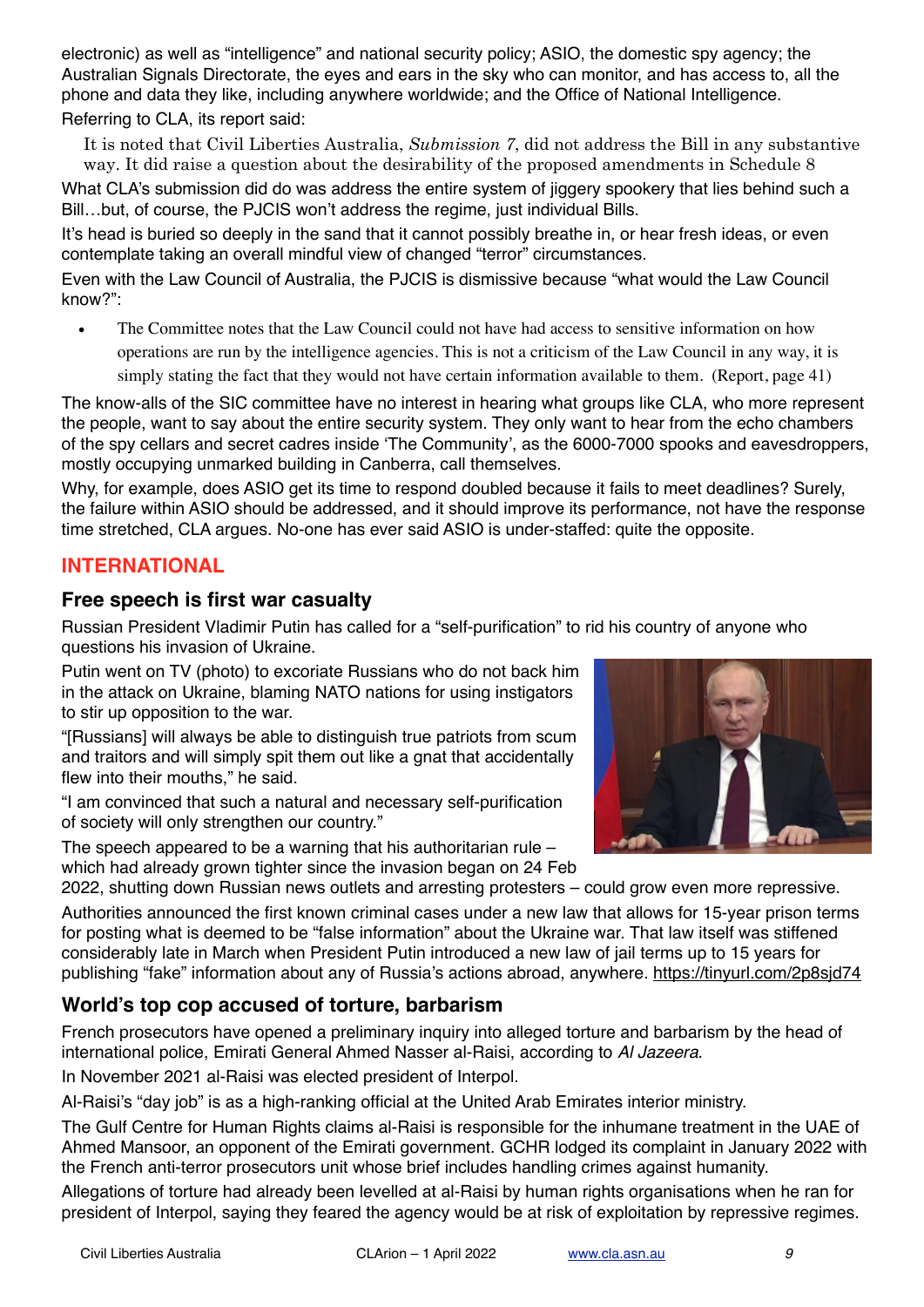There were also accusations that Abu Dhabi had abused Interpol's system of "red notices" for wanted suspects to persecute political dissidents offshore, as they face instant arrest and jailing – without any proof of misbehaviour – on arrival at Interpol-supporting countries where they can spend months or years awaiting an extradition hearing.

The UAE donated \$72m to Interpol in 2017 – almost equivalent to the required contributions of all the organisation's 195 member countries which amounted to \$90m in 2020.<https://tinyurl.com/mwx7udca>

#### **CIA recruits bashed detainee as exemplary torture training**

A naked detainee at a secret CIA detention site in Afghanistan was used as a living prop to teach trainee interrogators, who lined up over two hours to take turns at knocking his head against a plywood wall, leaving him with brain damage, according to a US government report.

Details of the torture of Ammar al-Baluchi, a 44yo Kuwaiti, are in a 2008 report by the CIA's inspector general, declassified now by lawyers seeking an independent medical examination for the man.

al-Baluchi is one of five defendants before a military tribunal at Guantánamo Bay charged with participating in the 9/11 Twin Towers aircraft crashes plot. The case has been in pre-trial hearings for 10 years, mired in a dispute over legal admissibility of testimony obtained by torture. <https://tinyurl.com/2p9x3srx>

### **UK liable for questions to detainee under CIA torture**

UK intelligence services, who allegedly asked the CIA to put questions to Abu Zubaydah as they tortured him in "black sites" ,were subject to the law of the UK and not that of the countries where he was being held, the England and Wales Court of Appeal has ruled.

Three appeal judges decided the man, who was subjected to extreme mistreatment and torture at secret CIA "black sites" in six different countries, may sue the UK government in England.

He was captured in March 2002 in Pakistan, and claims that between 2002 and 2006 he was unlawfully rendered by US agents to six named countries, then in 2006 he was rendered again to Guantánamo Bay, where he has been held without trial ever since.<https://tinyurl.com/4rheaub8>

#### **Medical treatment is child abuse, says Texas**

Texas has declared medical treatment for trans-gender children is child abuse.

At least three children and their families have been reported to the Texas Department of Family and Protective Services (DFPS) for alleged abuse or neglect based on gender-affirming care for minors.

State Attorney General Ken Paxton issued a non-binding legal opinion in February that transgender medical care for minors, such as puberty blockers and hormone treatment, is child abuse: Texas governor Greg Abbott told DFPS to investigate parents of trans children.

He also ordered state agencies to investigate licensed medical facilities prescribing gender-affirming treatment for trans youth, and said doctors, nurses and teachers should report such medical care.

The American Civil Liberties Union and Lambda Legal are suing Abbott and the state's child welfare agency to stop the state's prying into parents seeking gender-affirming care for their children.

A Texas state district judge granted a temporary restraining order early in March, and an injunction blocked state actions until a full hearing is held. <https://tinyurl.com/4usttfa5>

### **Control, not funding, is the police problem**

Law enforcement spending across the USA's 50 largest cities rose slightly as a share of general expenditures to 13.7% in 2021 according to Bloomberg CityLab, even as many cities cut spending in other areas due to Covid-19.

Since the start of the pandemic, violent crime is up in big cities and small towns across America. But the solving of crime by police is down: just 40% for violent crimes, like murder, by Miami-Dade Police Dept, one of the biggest in the nation.By contrast, the M-DPD budget went from \$US707m in 2020 to nearly \$US800m in 2022,

"In short, there is no pressing, national need for greater police funding. If anything, police departments and their allies have skilfully used anxiety over "defund" (public campaigns) to successfully lobby for even larger budgets, despite the striking inability of many police departments to solve crimes and clear murders," according to Jamelle Bouie in the *NY Times*.<https://tinyurl.com/yc275v4b>

"There does remain, however, a pressing, national need for police accountability. In theory, the police are subordinate to elected officials. In practice, police departments in many areas exist beyond democratic control.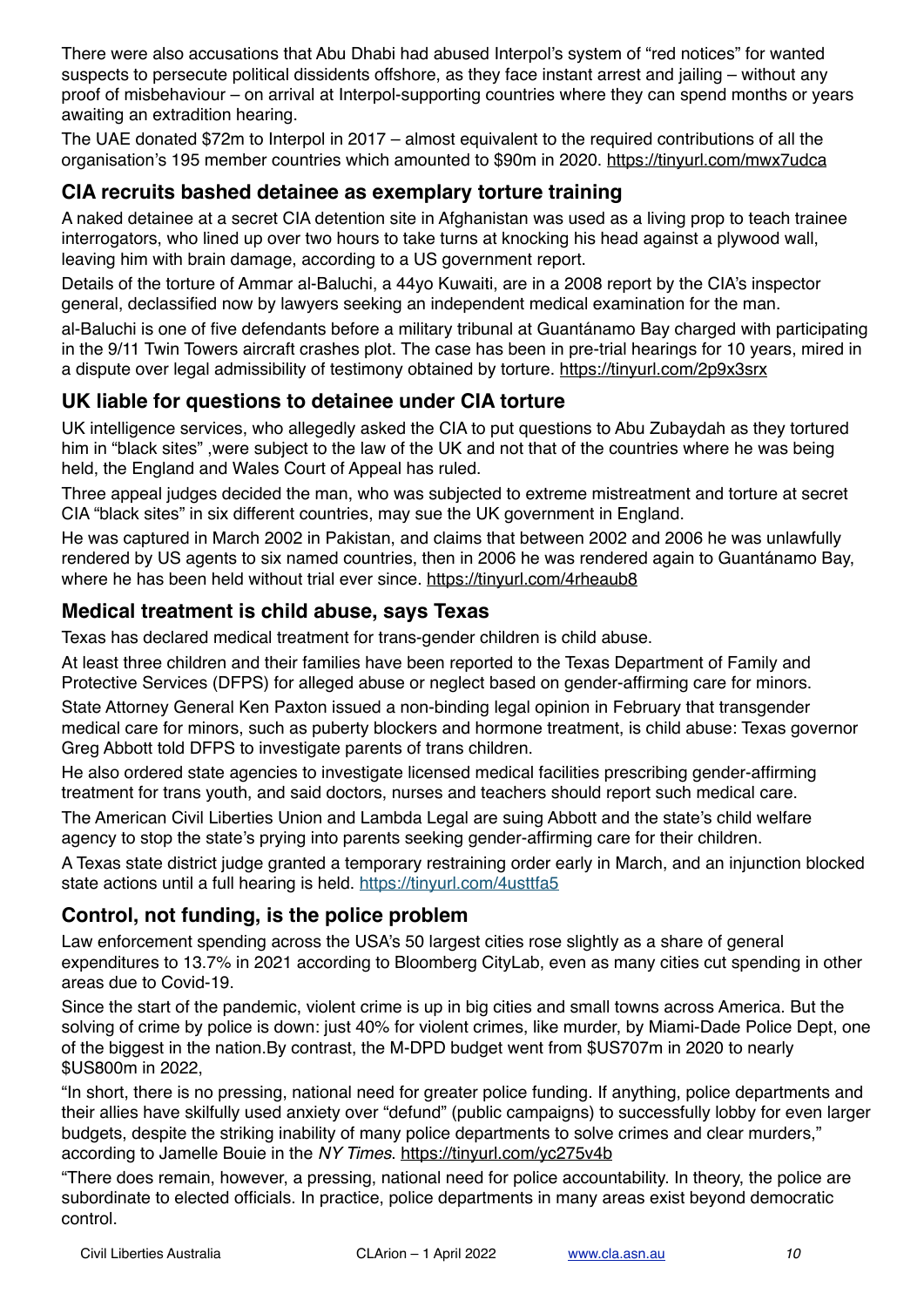"Few police officers are held accountable for killings. Even fewer have to answer for more common forms of abuse and bad behavior. And too many cops act with impunity, as if they were above the laws that govern the rest of us. We don't need to fund the police (American law enforcement has more than its fair share of cash); we need to control them."

### **Licensing, requiring renewals, is the answer**

Police officers should be individually licensed, with renewal every five years by examination, an independent review of policing in the UK recommends.

The Strategic Review of Policing in England and Wales, chaired by Sir Michael Barber and carried out by the Police Foundation think tank, has 56 recommendations urging radical reform to police culture, skills and training, and organisational structure. Police chiefs said the report was "thorough and thought-provoking".

Among the recommendations are a "licence to practice" for police officers, administered by the College of Policing, the professional standards body. Every five years, every police officer would have to demonstrate professional development through relevant qualifications, passing an interview, or presenting a portfolio of activities and achievements.

Any officer who fails the assessment could receive further support including mentoring, but successive failures would see their licence removed and they would no longer be able to work, the report proposes.

Barber also calls for improved training and support for sergeants and inspectors so they are equipped to provide stronger supervision, tackle poor conduct and call out bad behaviour among officers.

Among other recommendations are the creation of a new Crime Prevention Agency and the merger of back-office functions across the 43 police forces of England and Wales, which Barber argues would save hundreds of millions of pounds.<https://tinyurl.com/4jwmcccd>

#### **Officers tasked to call out sexist and misogynistic police behaviour**



Policing attracts some men who want "to exert and coerce" vulnerable people, the new UK national police lead on violence against women, deputy chief constable Maggie Blyth, has admitted.

Six months into her new position, she urged police officers on International Womens Day 2022 to create a "call-out culture" to tackle sexist and misogynistic behaviour.

Blyth (photo) heads the campaign to prevent violence against women and girls (VAWG) at the National Police Chiefs' Council. She said that policing, like other jobs with access to power, could attract people who wanted to "use their power in a corrupt and criminal way", the *Guardian* reported.

"There will be some attracted into working in policing, because of the powers that it offers them, the powers to exert and coerce other people, particularly vulnerable

individuals. I think we shouldn't be naive to that," she said. Fellow officers had to be "upstanders, not bystanders" and feel supported and obliged to take action

f they witnessed unacceptable behaviour.

She insisted that an increasingly vocal and confident majority of police officers wanted to change discriminatory cultures – 42% of new recruits were now women, a record level, while 11.8% were from minority ethnic backgrounds.

"I see a workforce really angry and upset at the misogynist, racist, disrespectful behaviours of some of their colleagues and I see officers really wanting to demonstrate how different they are," she said.

The UK government has dictated that VAWG be given the same importance as counter-terrorism and serious organised crime as a strategic policing requirement. *Guardian UK* <https://tinyurl.com/yckr9p3z>

### **Justice goes out of sight**

Journalists in the UK are protesting a new regime which will eliminate most public hearings in magistrates courts with the first allegations from prosecutors, seeing the defendant in the dock, and knowing contemporaneously if the defendant admits or denies a crime, why any bail conditions were imposed, and why the crown or magistrates' court was chosen for the case moving forward.

First court appearances would become online and administrative only.

The Judicial Review and Courts Bill will allow first magistrates' court appearances to provide information about what happened in online plea and allocation hearings, but not as immediately as if they were being covered live.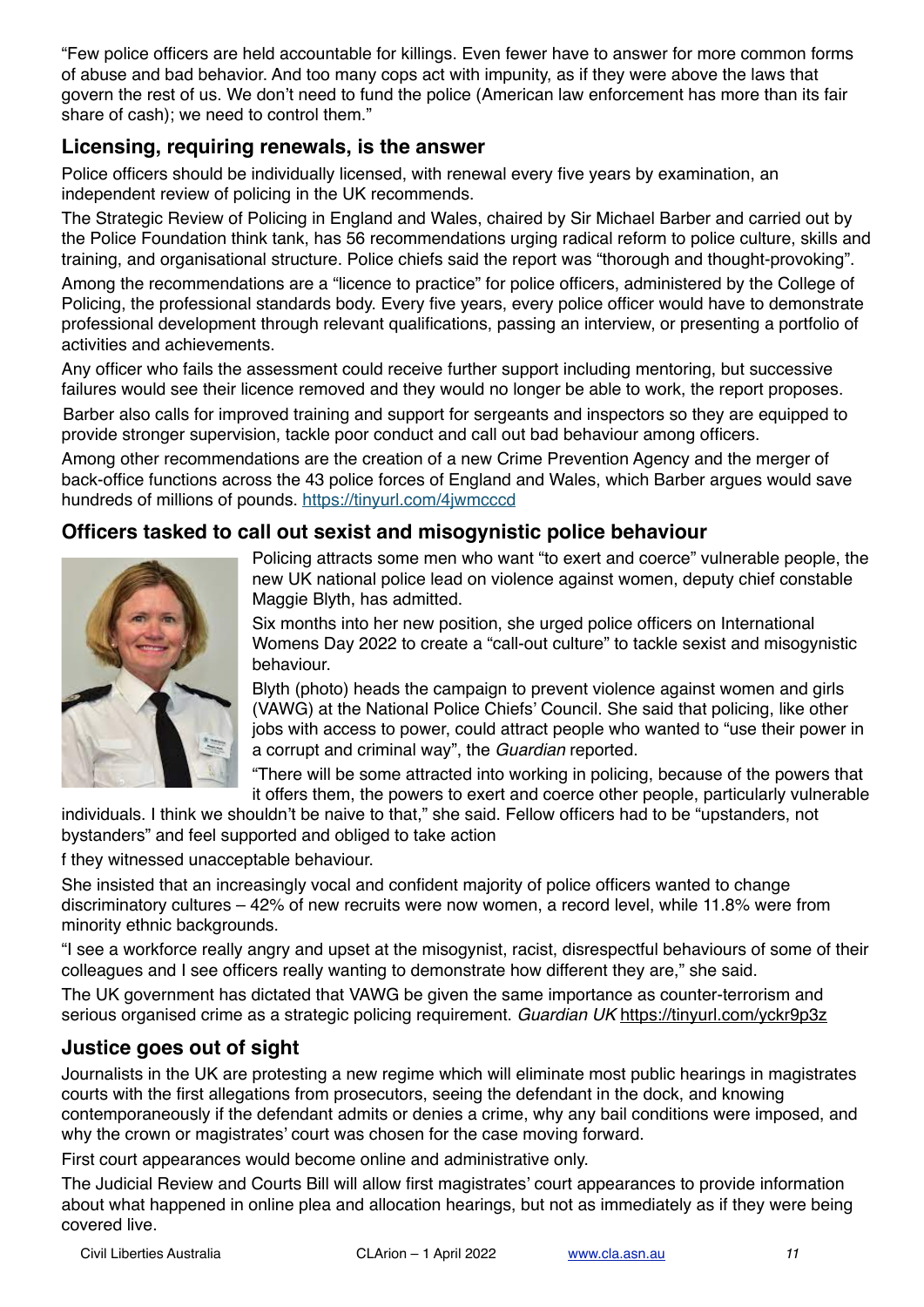*Evening Standard* courts correspondent Tristan Kirk has organised a protest letter from 100 journalists and most of the major mainline media outlets in the UK to try to stop the parliament passing the legislation. <https://tinyurl.com/yuadh3zp>

### **'Take a knee' man backs need for more autopsies with funding**

A group founded by the former NFL quarterback Colin Kaepernick, known for being the first sportsman to "take a knee" against racial injustice, is offering free secondary autopsies for families of people in the USA who died under police-related circumstances.

With certified autopsies costing about \$6000 or more, families have had to rely on the official inquiry conducted by a medical examiner or coroner. Second autopsy advocates say that forensic pathology is not an exact science: medical experts can have differing opinions sometimes coloured by bias.

Not having the means for an independent autopsy  $-$  a second opinion, in medical speak  $-$  prohibits one's access to equal justice, supporters of Kaepernick's initiative said.

"There is definitely a deep-seated subconscious bias — and in some instances a conscious bias — on the part of medical examiners vis-à-vis police-related deaths," said Dr Cyril H. Wecht, a famous US forensic pathologists and one of the board-certified examiners who will conduct autopsies as part of this effort. <https://tinyurl.com/ykkf5s3n>

### **International briefs**

#### **Trailing your uterine inquiries**

US online magazine *Mother Jones* is warning women that: *'When it comes to reproductive rights, your digital trail matters more than you think.'* Article by Lil Kalish, 16 Feb 2022<https://tinyurl.com/54hzt62c>

#### **Despite promise, Saudis continue killing spree**

Saudis locally executed 81 in one day recently, for reasons and "crimes" ranging from murder to taking part in human rights demos. The toll is higher than in 2019, when 37 were killed, and in 2016, when 47 were executed. Crown Prince Mohammed bin Salman, the country's de facto ruler, had earlier promised he was overhauling the nation's justice system and limiting use of the death penalty. Of course, Saudi and its proxies since 2014 have "executed" hundreds each month for years in neighbouring Yemen, including women and children, through bombing raids and famine in a religion-inspired war. CLA says, [https://](https://tinyurl.com/bvmt2am4) [tinyurl.com/bvmt2am4](https://tinyurl.com/bvmt2am4) <https://tinyurl.com/bdd25d38>

#### **Female benched for first time**

Radwa Helmi has become the first female judge to sit on the bench of Egypt's state council. Helmi was among 98 women appointed in 2021 to join one of Egypt's main judicial bodies, which set up in 1946 as an independent body to adjudicate in administrative disputes and disciplinary cases. Women gained the right to vote and run for public office in 1956, but their personal rights have remained overlooked. Most women have no authority over their children or their personal lives, with such responsibility often delegated to male guardians, under sharia-inspired law. Women currently hold about a quarter of cabinet posts and 168 seats in the 569-member parliament. AFP/The Guardian UK<https://tinyurl.com/4nna3wkp>

#### **Police let themselves off domestic violence charges**

Critics have accused UK police of a failure of leadership in tackling internal domestic violence wrongdoers. The Bureau of Investigative Journalism has revealed survey results showing that 1080 out of 1319 British police officers and staff who had been reported for alleged domestic abuse during a three-year period were still working. Just 36 or 2.7% were dismissed, while 203 either resigned or retired or left for other reasons. Disciplinary actions, which can include written warnings or suspension, were taken against 120 officers and staff, 9.1% of the total. The conviction rate of police officers and staff for domestic abuse in the UK is 3.4%, which is lower than the 6.3% in the general population. <https://tinyurl.com/2p9heyrp>

#### **Terror threat level wound down**

The terrorism threat level in Northern Ireland has been lowered from "severe" to "substantial" for the first time in 12 years. The NI Secretary, Brandon Lewis, said: "This is the first time the threat level has changed since 2010 and shows the significant progress that Northern Ireland has made, and continues to make, towards a more peaceful, more prosperous and safer society." There are five levels of threat: low – an attack is highly unlikely; moderate – an attack is possible but not likely; substantial – an attack is likely; severe – an attack is highly likely; and critical – an attack is highly likely in the near future. The level is set by the Joint Terrorism Analysis Centre (JTAC) and MI5. Australia's threat level is "Probable" where it has been since 2014. <https://tinyurl.com/yckhvjuk>